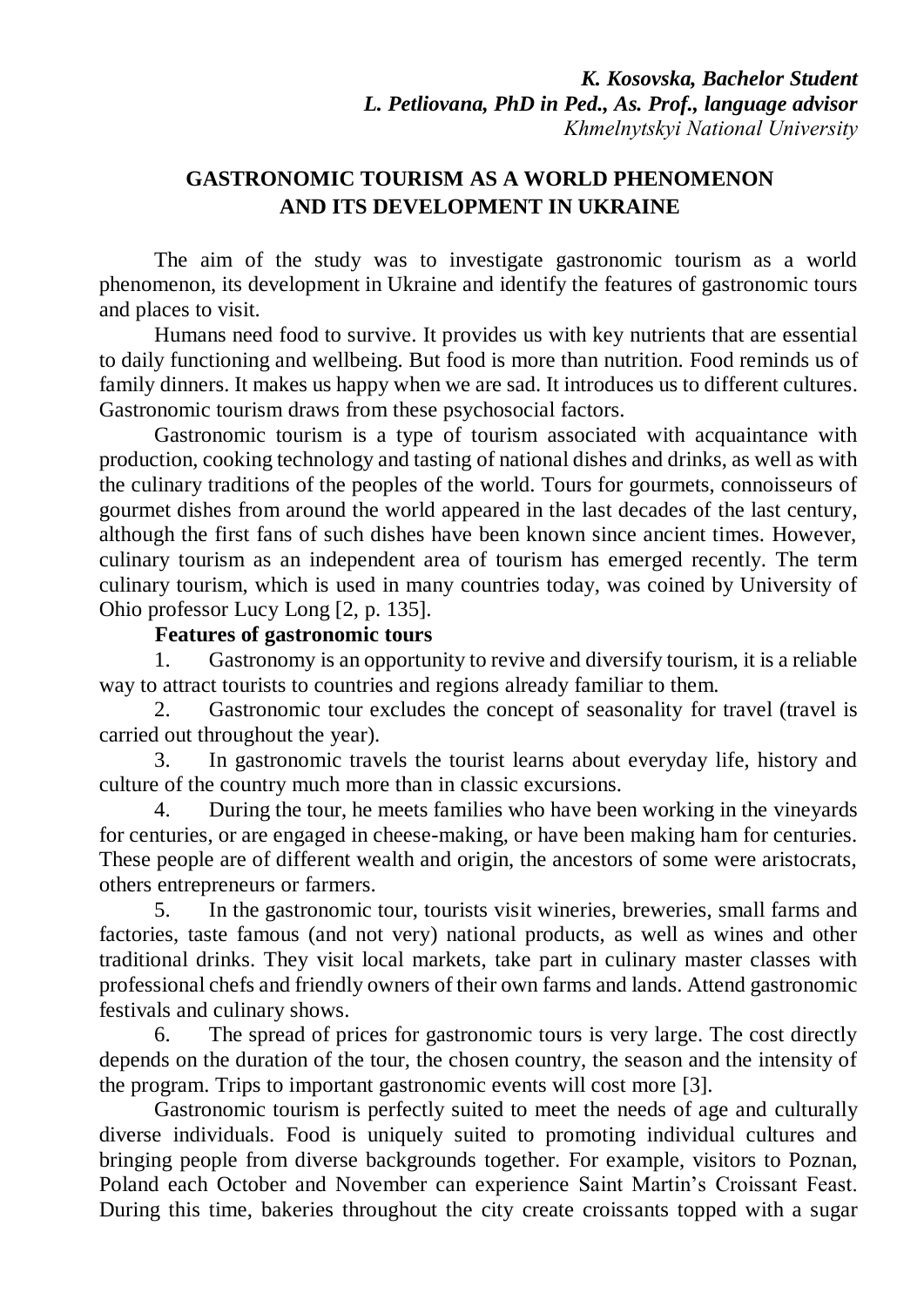glaze. This event has thrilled locals and visitors since at least 1860. Not only can visitors get a glimpse of Polish culture, but the purchase of croissants supports the economy and creates jobs for the local people [1, p. 19].

This global trend continues to gain momentum in Ukraine. This is claimed by many national scholars. They note that tourist flows are growing in those regions where interactive tourist services are concentrated, which are based on customs and traditions - festivals, public holidays and more. Gastronomic events are factors increasing interest in gastronomic tourism. They also contribute to the development of new businesses that are related to the tourism industry, which in turn has a positive impact on economic development in the country.

About a hundred culinary festivals and holidays are held in Ukraine every year, and there is a tendency to increase the number of such events. September - the most extensive such events, followed by June, October and August. Thus, the highest activity shows up in the summer and fall. Gastronomic festivals and holidays in Ukraine are dedicated to various dishes: borsch, potato pancakes, dumplings, stuffed cabbage; drinks: wine, vodka, beer; vegetables and berries, cherries, strawberries, tomatoes, cucumbers, watermelons; honey, sweets, etc. It was found that most gastronomic events are held in Western Ukraine, namely in the Transcarpathian and Lviv regions, followed by the city of Kyiv.

In Ukraine, among the restaurants of national cuisine, the most popular is Ukrainian cuisine - 36.8%, in second place - French, which covers 21%; Italian, Caucasian and Japanese cuisine along with 7.9% and 18.5% - other cuisines [5].

### **Cheese and wine paradise of Transcarpathia**

It is best to get acquainted with the traditions of original and authentic cuisine of Transcarpathia, following the route Uzhgorod - Mukachevo - Beregovo. Such a trip and vacation in Beregovo will bring many pleasures, and local cuisine will definitely surprise with its palette of flavors. It is worth trying rich bograch, hearty banosh, meatballs and other local delicacies. But most of Transcarpathia is famous for a variety of cheeses that will not leave indifferent even the most avid gourmets, and delicious wines. Farm sheep and goat cheeses of different varieties are environmentally friendly, as the animals are raised on the cleanest mountain meadows.

#### **Traditional Poltava dumplings**

Hospitable Poltava region impresses with its picturesque nature, soulfulness and colorfulness. Here tourists will get acquainted with the capital of pottery Opishnia, visit the legendary Dykanka and many other interesting cultural and historical places. But the region attracts the most with its traditional Ukrainian cuisine. Probably, such a variety of national dishes can't be found in any other city in Ukraine. Especially popular among tourists are master classes on cooking famous Poltava dumplings. This region is famous for this dish, in Poltava itself a monument to dumplings was even erected.

#### **Aromatic coffee with Lviv cheesecake**

Lviv is rightly considered to be the capital of gastronomic tourism in Ukraine. The city is a bright representative of Galician cuisine, which surprisingly combines Ukrainian culinary traditions with Polish, Romanian, Austrian and Jewish. But Lviv is most famous for its fragrant coffee and delicious desserts. Lviv chocolate, strudel and cheesecake became world famous. The most popular of them is the Lviv cheesecake,